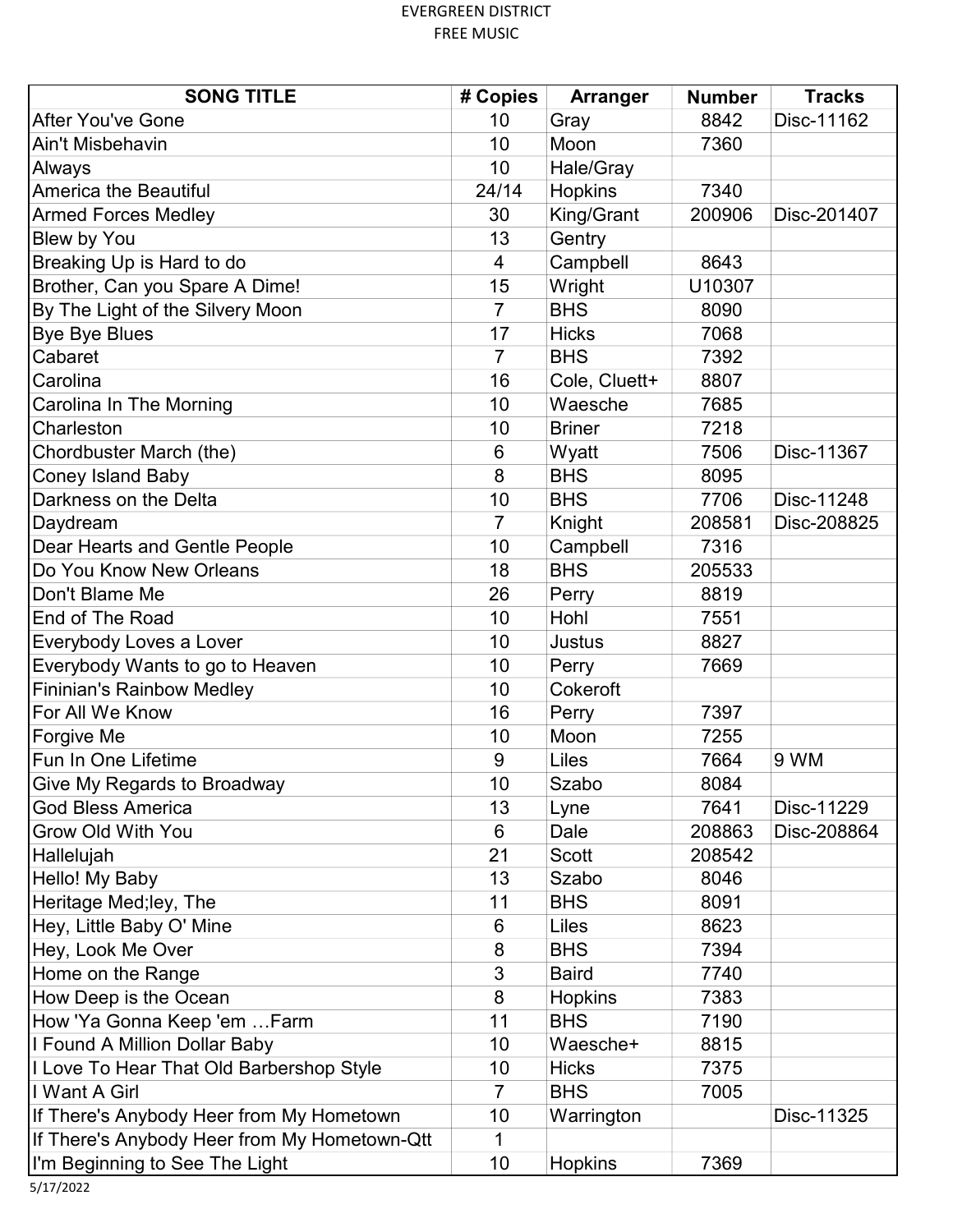| <b>SONG TITLE</b>                             | # Copies       | Arranger          | <b>Number</b> | <b>Tracks</b> |
|-----------------------------------------------|----------------|-------------------|---------------|---------------|
| II'm GonnaLive Till I Die                     | 28             | Volk              | 205535        |               |
| I'm Looking Over a Four Leaf Clover           | 10             | <b>BHS</b>        | 7330          |               |
| I'm Sittin On Top Of The World                | 19             | <b>Boston Con</b> | 8627          |               |
| In My Merry Oldsmobile                        | 25             | Szabo             | 8116          |               |
| <b>Irish Blessing</b>                         | 50             | Knight            | Permission    |               |
| It is Well With My Soul                       | 8              | Harrington        |               |               |
| Keep The Whole World Singing                  | 16             | <b>Diekema</b>    |               |               |
| <b>Kentucky Babe</b>                          | 19             | Roose             | 1896          |               |
| Let Me Call You Sweetheart (all)              | 11             | Lyne              | 7006          | Disc-11725    |
| Let There Be Peace On Earth                   | 10             | Gentry            | 8614          |               |
| Let's Get Together Again                      | 25             | <b>Stern</b>      |               |               |
| Let's Get Together Again/Keep the Whole World | 20             | <b>BHS</b>        |               |               |
| Lida Rose                                     | 10             | <b>BHS</b>        | 7688          | Disc-11457    |
| Loch Lomond (TTBB)                            | $\overline{7}$ | Quick             | CP 1046       |               |
| Lord's Prayer, The                            | 7(10)          | Liles/Gentry      |               |               |
| Lost In the Stars                             | 10             | Haeger            | 8821          | Disc-11322    |
| Lullabye (Goodnigh,t My Angel)                | 14             | Young             | 211514        |               |
| Memories                                      | 12             | <b>BHS</b>        | 7044          |               |
| Minstrel Montage                              | 10             | <b>BHS</b>        | 7636          |               |
| My Melancholy Baby                            | 9              | Waesche           | 7056          |               |
| My Wild Irish Rose                            | 11             | Gray              | 8081          |               |
| O Canada!                                     | 30             | <b>BHS</b>        | 7650          |               |
| Paper Doll                                    | 10             | Perry             | 8811          |               |
| Play A Simple Melody                          | 10             | Liles             | 7725          |               |
| Put On Your Old Grey Bonnet                   | 10             | Foris             | 8089          |               |
| Radio                                         | 10             | <b>Biner</b>      | 7726          |               |
| <b>Riders In The Sky</b>                      | $\overline{7}$ | Rupay             | 211582        |               |
| Rise, Shine, for the light is Coming          | 10             | Szabo             | 7743          |               |
| Row, Row, Row                                 | 9              | <b>Hicks</b>      | 7103          |               |
| Run, Run, Run                                 | 5              | <b>Bonma</b>      | 201316        | Disc-201410   |
| Sentimental Gentleman From Georgia            | 10             | Waesche           | 200005        | Disc-200763   |
| Shenandoah                                    | 10             | Szabo             | 8603          |               |
| <b>Shut De Do</b>                             | 26             | Shaw              | 208683        |               |
| Sing Out A Song                               | 10             | Liles             | 7655          |               |
| <b>Sixteen Tons</b>                           | 12             | Shaw              | 41895         |               |
| <b>Sixteen Tons</b>                           | 23             | Fraser            | U12512        |               |
| So Long Mother                                | 9              | Waesche           | U12557        |               |
| Spread the Joy                                | 10             | Knight            |               |               |
| <b>Star Spangled Banner</b>                   | 22             | <b>Hicks</b>      | 7643          |               |
| Stars Fell On Alabama                         | 10             | D.Wright          | 12643         |               |
| Sunny Side Up                                 | 22             | Waesche           | 7191          |               |
| Sweet and Lovely (Orginal)                    | 11             | <b>Huff</b>       | 7515          |               |
| <b>Swing Down Chariot</b>                     | 20             | Scott             | 7388          | Disc-7300     |
| Take Me Out to the Ball Game                  | 10             | <b>BHS</b>        |               |               |
| Take Me to the Land of Jazz                   | 10             | Waesche           |               |               |

5/17/2022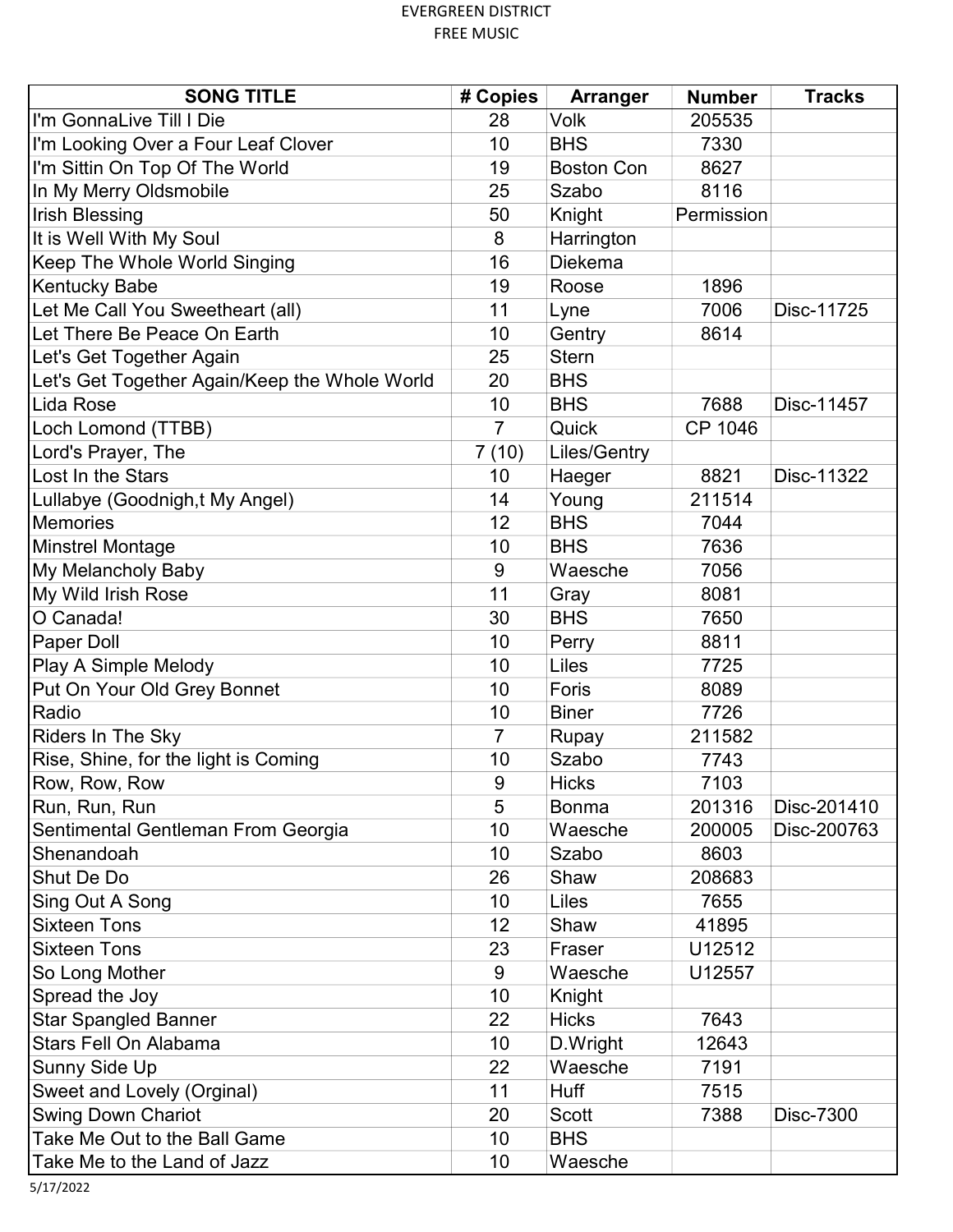| <b>SONG TITLE</b>                             | # Copies       | Arranger      | <b>Number</b> | <b>Tracks</b> |
|-----------------------------------------------|----------------|---------------|---------------|---------------|
| Teach the Children to Sing                    | 10             | Liles         | 8529          |               |
| Tee-Idle Dum Dum                              | 10             | <b>BHS</b>    |               |               |
| Tell Me Why                                   | 10             |               |               |               |
| <b>Ten Feet off The Ground</b>                | 11             | <b>Hicks</b>  | 7679          |               |
| Thank You Dear Lord for the Music             | 8              | Coffman       | Free n Easy   |               |
| Thanks for the Memory                         | 10             | Knight        | 7390          |               |
| That Old Quartet of Mine                      | 10             | Perry         | 7144          |               |
| The End of the Road                           | 10             | Kohl+         | 7551          |               |
| There Goes My Heart                           | 10             |               |               |               |
| This is My Country                            | 10             | <b>BHS</b>    | 7601          |               |
| Triology                                      | 10             | Clancy        |               |               |
| <b>Wagon Wheels</b>                           | 10             | Szabo         | 7739          |               |
| Wait Till the Sun Shines Nellie (original)    | 10             | <b>BHS</b>    | 8050          |               |
| <b>Walkin Medley</b>                          | 10             | <b>Briner</b> |               |               |
| <b>Water is Wide</b>                          | 25             | Spencer       |               |               |
| What a Wonderful World                        | 29             | Mitchell      |               | Disc-11284    |
| What a Wonderful World                        | $\overline{2}$ | Foris         |               |               |
| When I'm Sixty-four                           | $\overline{7}$ | Gentry        | 8608          | Disc-11281    |
| <b>When The Circus Comes to Town</b>          | 10             | Szabo         | 7252          |               |
| <b>When Your Smiling</b>                      | 30             | <b>BHS</b>    | 7331          |               |
| <b>Where the Southern Roses Grow</b>          | 21             | Wright        | U13186        |               |
| <b>Yes Indeed</b>                             | 6              | Moon          | 204456        | Disc-204457   |
| Yesterday                                     | 30             | Gentry        | 8606          | Disc-11279    |
| You Make Me ;Feel So Young                    | 18             | Hale          | 8834          | Disc-11335    |
| Your Gonna Miss Me When I'm Gone (CUPS)       | 17             | Shaw          | 208850        |               |
| You're A Grand Old Flag                       | 15             | <b>BHS</b>    | 1906          |               |
| Your're The Flower of My Heart, Sweet Adeline | 20             | <b>BHS</b>    | 8049          |               |
| You've Got a Friend In Me                     | 18             | Wessler       | 209111        |               |
| Zip-A-Dee Doo-Dah                             | 27             | Liles         | 7181          | disc          |
|                                               |                |               |               |               |
| <b>Learning Tracks</b>                        |                |               |               |               |
| Polecat #1 - all four parts                   | 1              |               |               |               |
| Polecat #2 - all four parts                   | 3              |               |               |               |
| Polecat #2 - Tenor, Lead, Bari                | 1              |               |               |               |
| Yuletide Favorites #1 - All four parts        | 1              |               |               |               |
| Yuletide Favorites #2 - All four parts        | 1              |               |               |               |
| Yuletide Favorites # - Tenor, Lead, Bari      | 1              |               |               |               |
|                                               |                |               |               |               |